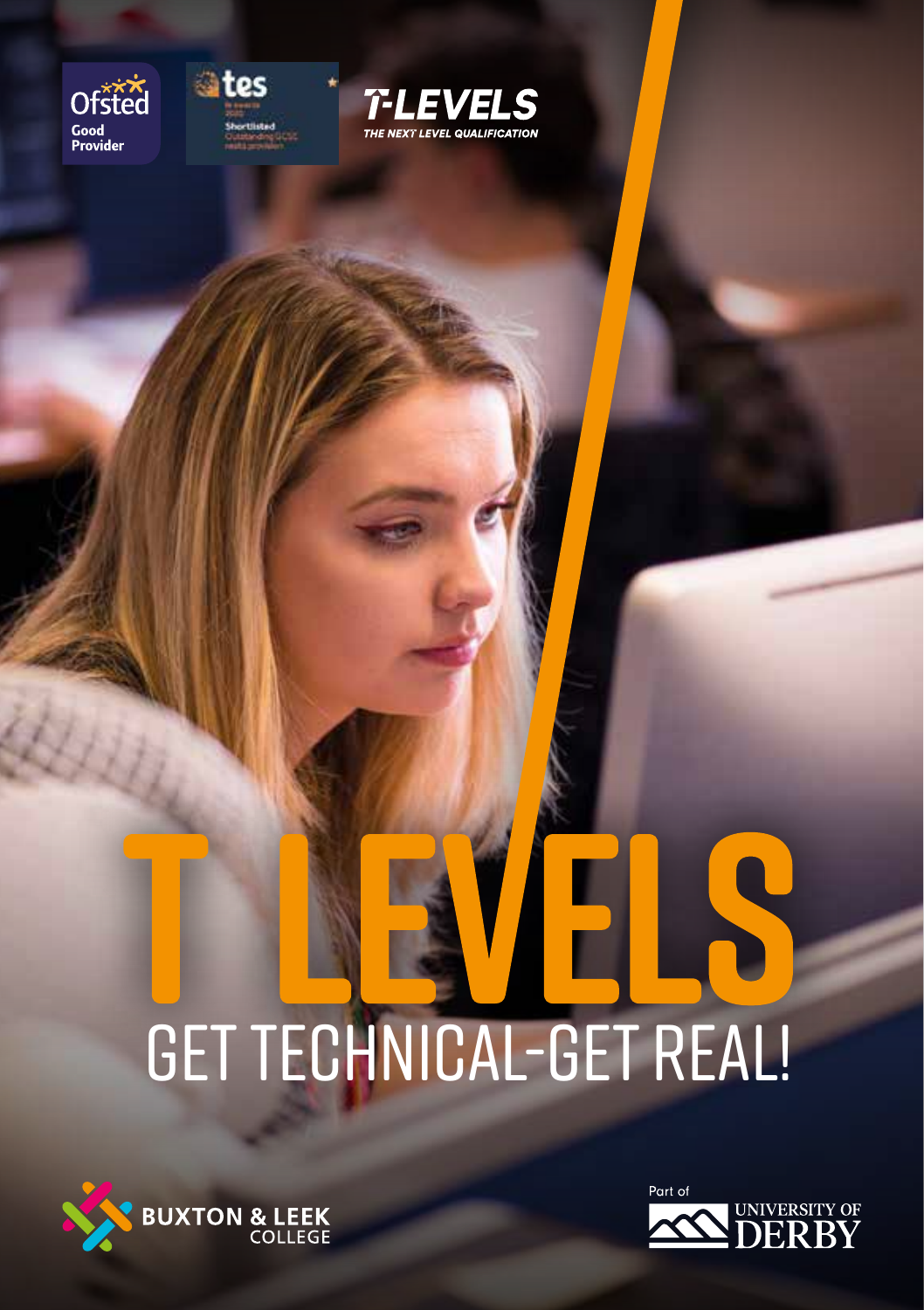# WHAT ARE<br>
T LEVELS?

#### **T levels are new courses which follow GCSEs and are equivalent to 3 A levels.**

T levels are new courses which follow GCSEs and are equivalent to 3 A levels. These 2-year courses, which launched September 2020, have been developed in collaboration with employers and businesses so that the content meets the needs of industry and prepares students for work, further training or study. T Levels offer students a mixture of classroom learning and 'onthe-job' experience during an industry placement of at least 315 hours (approximately 45 days)



#### **Buxton & Leek College is offering 3 exciting pathways**



### **WHY SHOULD I CHOOSE TO COMPLETE A T LEVEL?**

#### **T Levels give you the chance to learn what a real career is like while you continue your studies.**

Your industry placement will last for at least 45 days and allows you develop skills within your chosen career

You will get a nationally recognised and well- respected qualification to help you move into skilled employment or a higher apprenticeship

Your T Level will be worth UCAS points  $-$  a T Level Distinction\* is worth the same as 3 A levels at  $A^*$  – and will be recognised by universities and other education providers so you can choose to continue studying if you wish.

T Levels involve more classroom study than apprenticeships, which means you can experience an industry while you continue your studies.

**For Information, Advice and Guidance about T Levels or any of our courses please contact us on:**

**T** 0800 074 0099 **E** enquiries@blc.ac.uk **Live chat** blc.ac.uk



 $-1221$ me dtl - DateTime,Now; iri AddYears(-10); Dateline today - Dateline MOW; string Message = "Valid"; mool error - false;

If (dtpDOB.Value > today.Date) Message = "Error: Please selec

 $error = true$ } else if (dtpDOB.Value > today.Ao Message - "Error: You must be error - true ) else if (dtpDOB.Value < today.A Message = "Error: Please enter

 $error - true$ 

1208070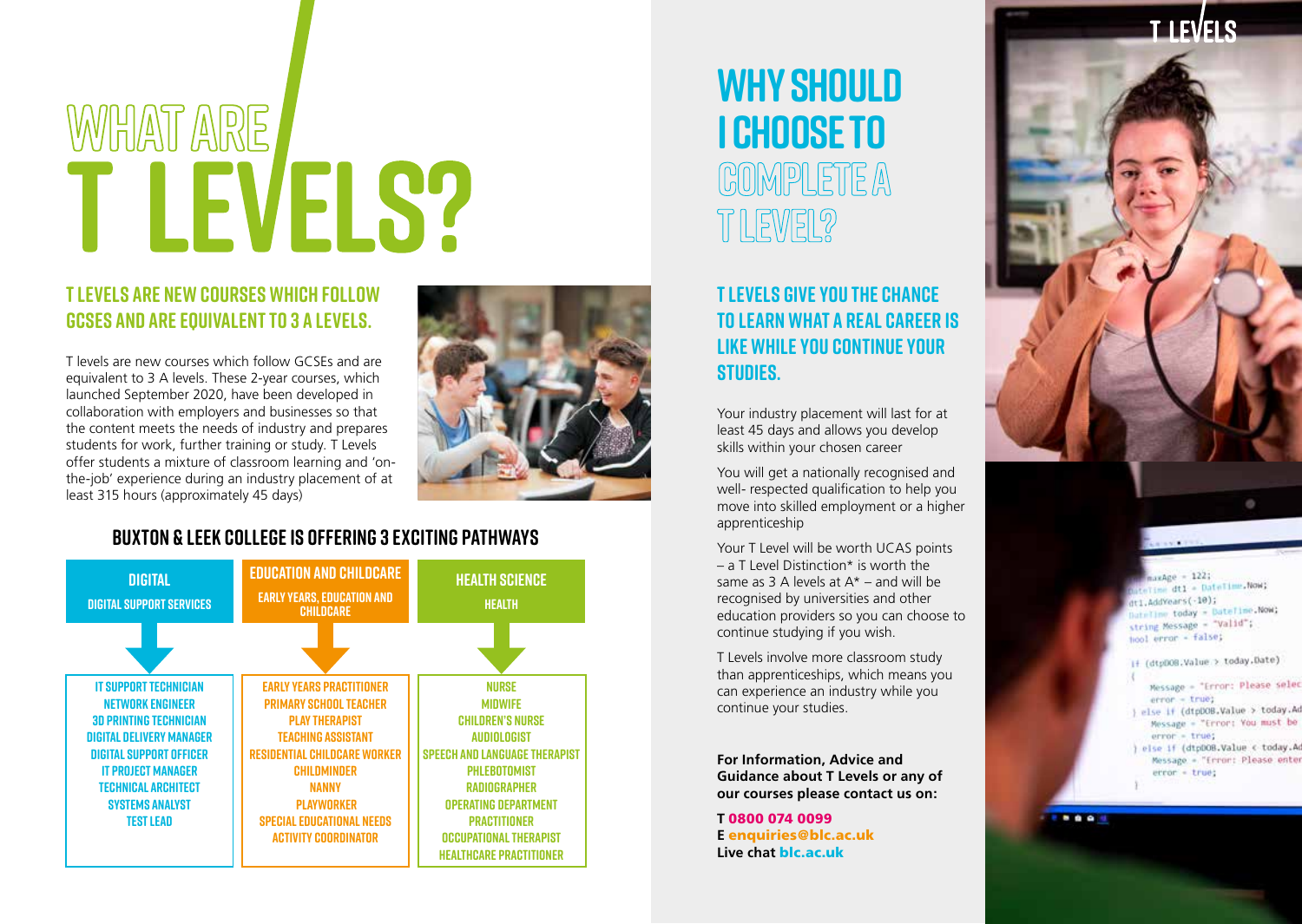## **WHAT ARE MY NEXT STEPS?**

**We are planning to rollout T levels from September 2022 and will be in touch with schools, employers, parents and students with lots more information ready for applications from September 2021 onwards. We will update our website and social media with updates when we have them.**



# **WHERE DO THEY FIT IN?**

| ACADEMIC                                                                                                                                                    | <b>TECHNICAL</b>                                                                                                                           |                                                                                                                                          |
|-------------------------------------------------------------------------------------------------------------------------------------------------------------|--------------------------------------------------------------------------------------------------------------------------------------------|------------------------------------------------------------------------------------------------------------------------------------------|
| A I FVFI<br>Subject based qualification<br>delivered over 2 years by<br>school sixth-form, sixth-form<br>colleges and FE colleges<br>(100% classroom based) | <b>TIEVEL</b><br>Classroom based<br>course delivered<br>over 2 years by an<br>FE provider (80% in<br>college and around<br>20% on the job) | APPRENTICESHIP<br>Work based training<br>for a minimum of<br>12 months (80% on<br>the job and 20% off<br>the job with an FE<br>provider) |

#### **Purpose:** to prepare students for higher **EDUCATION**

The DfE are currently undertaking a review of other post-GCSE qualifications and will only retain those of high quality and with a distinct purpose.

#### **Purpose:** To prepare students for entry into skilled employment (including higher level apprenticeships), either immediately or after higher levels of technical education

Both T levels and apprenticeships are based on the same occupational standards, developed by employers working with the institute for Apprenticeships and Technical Education





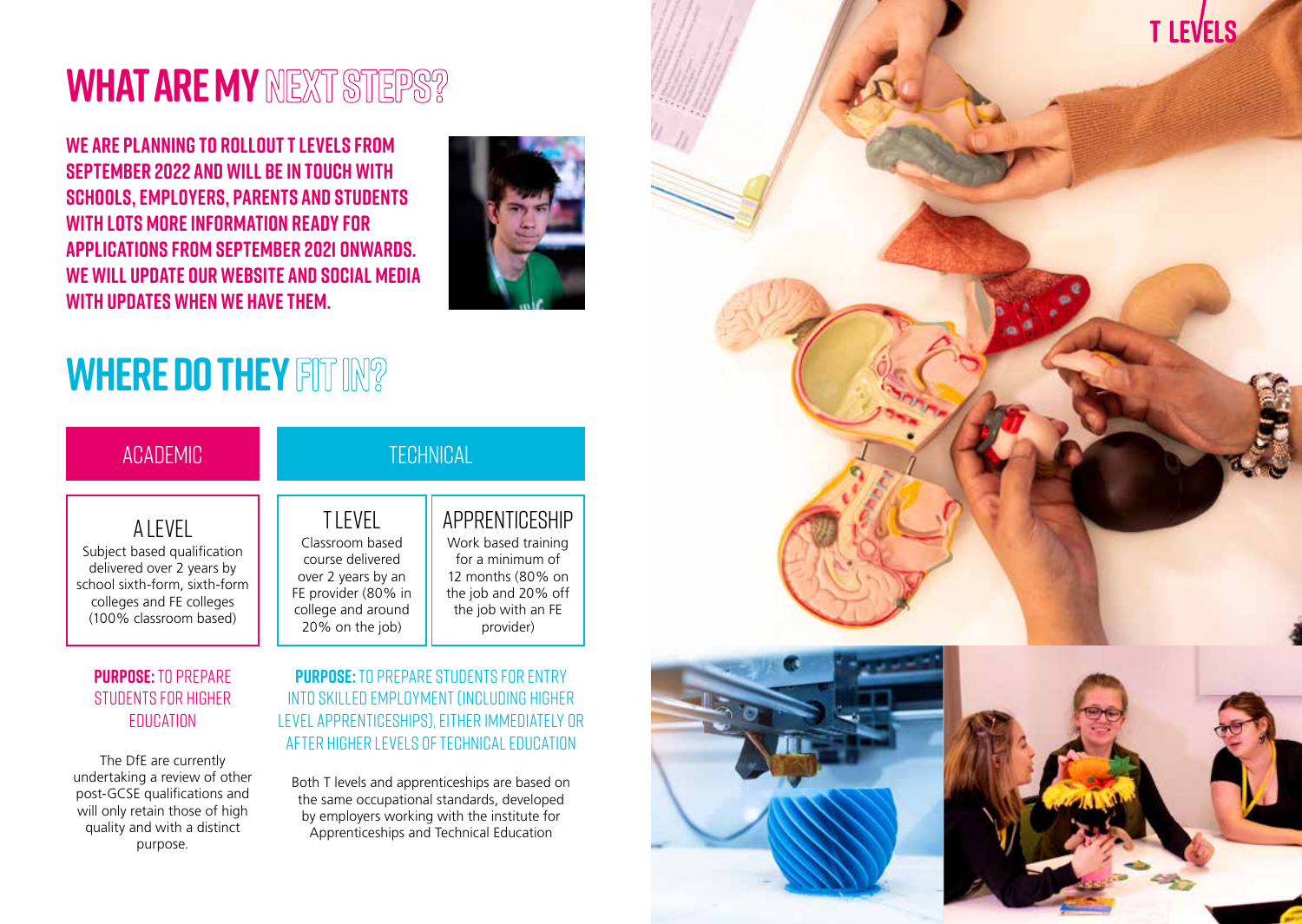# **WHAT DO THEY LOOK LIKE?**

#### **Technical Qualification (TQ)**

Between 900 – 1400 hours

#### **CORE**

20% - 50% of the total TQ time

- Knowledge and understanding of the concepts, theories and principles relevant to the T Level and the broader route
- Core skills relevant to the T Level
- Assessed through an external examination and a substantial employer-set project

#### Occupational Specialisms (min: 1 per TQ)

50% - 80% of the total TQ time

- Knowledge, skills and behaviours required to achieve threshold competence in an occupational specialism
- Maths, English and digital skills integrated where they are necessary to achieve threshold competence
- Assessed synoptically through rigorous practical assignments

#### T level Industry PI ACFMENT

Between 315-420 hours

- Undertaken with an external employer
- Minimum of 45 days
- Students develop technical skills and apply their knowledge in a workplace environment
- Provider should pay for / contribute to travel and subsistence costs, if not covered by the employer

#### Maths and English **REQUIREMENTS**

- Students are expected to achieve a level 2 in maths and English. This can be achieved through GCSEs (grade 4 and above) or level 2 Functional Skills (pass)
- T Level panels are free to set higher maths and English requirements

#### Other requirements SET BY TI FVFL PANELS

• Occupation-specific requirements included, where possible, if they are essential for skilled employment e.g. licence to practice qualification or professional registration

Employability, enrichment and pastoral **REQUIREMENTS** 

### **WHAT ARE THE ENTRY REQUIREMENTS?**

#### **Digital Support**

A minimum of a grade 5 in Maths or Computer Science plus a grade 4 in English and a grade 4 in at least two other academic GCSE's along with a keen interest in technology.

#### **Early Years**

A minimum of a grade 5 in English and a grade 4 in Maths and a grade 4 in at least two other academic GCSE's.

#### **Health**

A minimum of a grade 5 in Maths, English Language and Science (triple or trilogy) plus one additional grade 4 in an academic GCSE

# **T LEVELS**